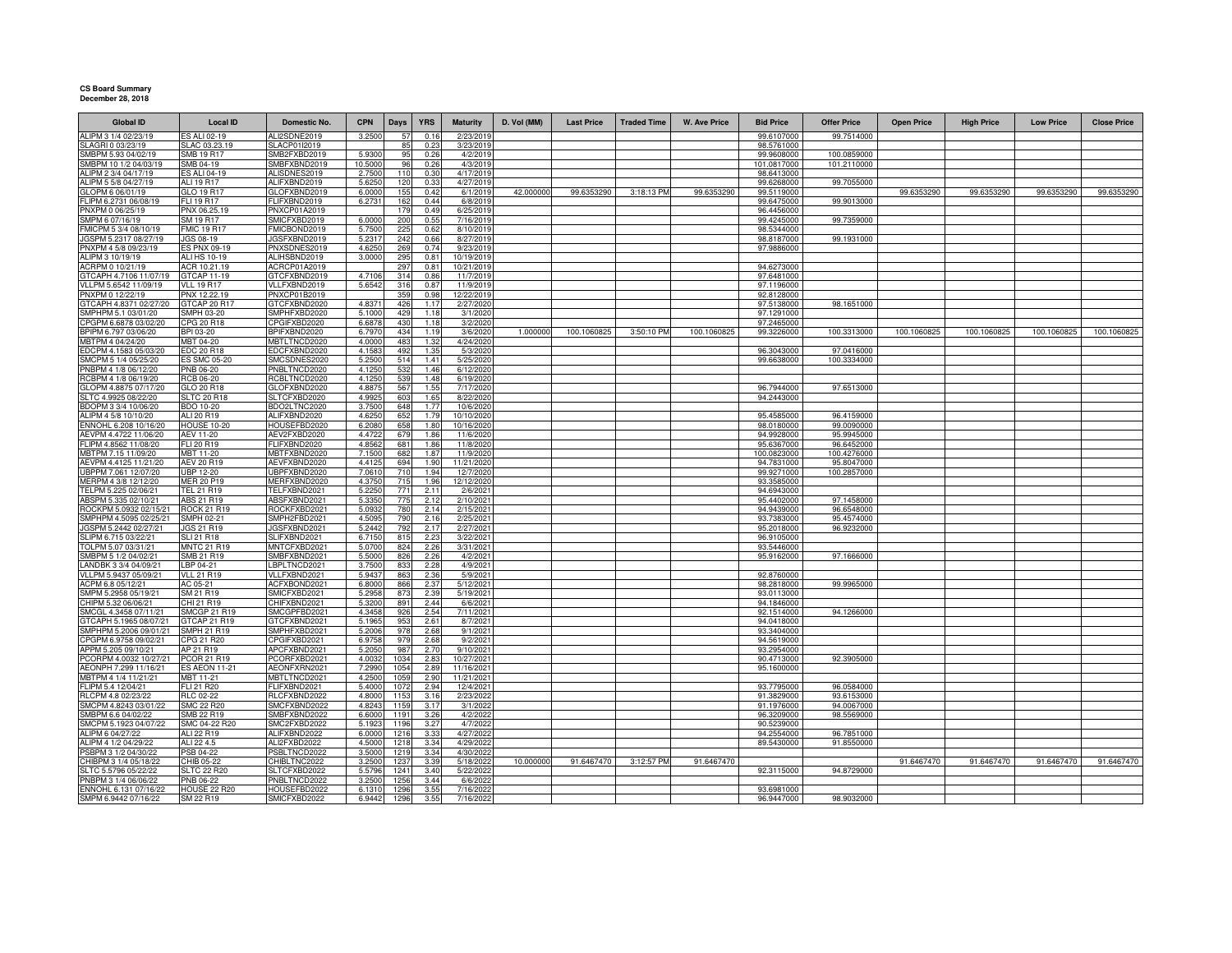| <b>Global ID</b>                                 | <b>Local ID</b>                         | Domestic No.                        | <b>CPN</b>      | Days           | <b>YRS</b>              | <b>Maturity</b>         | D. Vol (MM) | <b>Last Price</b> | <b>Traded Time</b> | <b>W. Ave Price</b> | <b>Bid Price</b>         | <b>Offer Price</b> | <b>Open Price</b> | <b>High Price</b> | <b>Low Price</b> | <b>Close Price</b> |
|--------------------------------------------------|-----------------------------------------|-------------------------------------|-----------------|----------------|-------------------------|-------------------------|-------------|-------------------|--------------------|---------------------|--------------------------|--------------------|-------------------|-------------------|------------------|--------------------|
| AEVPM 5.0056 08/06/22                            | <b>AEV 22 R20</b>                       | AEVFXBND2022                        | 5.0056          | 1317           | $3.6^{\circ}$           | 8/6/202                 |             |                   |                    |                     | 89.2710000               |                    |                   |                   |                  |                    |
| -LIPM 5.3567 08/20/22                            | FLI 22 R20                              | LIFXBND2022                         | 5.356           | $133 -$        | 3.64                    | 8/20/2022               |             |                   |                    |                     | 91.8825000               |                    |                   |                   |                  |                    |
| EWPM 4 09/21/22                                  | EW 09-22                                | WBLTNCD2022                         | 4,000           | 136            | 3.7 <sup>′</sup>        | 9/21/2022               |             |                   |                    |                     |                          |                    |                   |                   |                  |                    |
| PNBPM 3 3/4 10/27/22<br>CHIBPM 3.65 12/02/22     | PNB 10-22<br>CHIB 12-22                 | PNB2LTNC2022<br>CHIB2LTN2022        | 3.750<br>3.650  | 139<br>1435    | 3.8<br>3.9 <sub>3</sub> | 10/27/202<br>12/2/2022  | 10.00000    | 92.6807270        | 3:18:49 PM         | 92.6807270          |                          |                    | 92.6807270        | 92.6807270        | 92.6807270       | 92.680727          |
| ROBBNK 4 1/8 12/16/22                            | <b>RBANK 12-22</b>                      | RBANKLTN2022                        | 4.125           | 1449           | 3.9                     | 12/16/202               |             |                   |                    |                     |                          |                    |                   |                   |                  |                    |
| SMCGL 5 3/8 12/22/22                             | <b>SMCGP 22 R20</b>                     | SMCGPFBD2022                        | 5.375           | 1455           | 3.98                    | 12/22/2022              |             |                   |                    |                     | 90.3449000               |                    |                   |                   |                  |                    |
| FLIPM 5.0496 01/07/23                            | CPI 01-23 R20                           | CPIFXBND2023                        | 5.049           | 1471           | 4.03                    | 1/7/2023                |             |                   |                    |                     | 90.1153000               |                    |                   |                   |                  |                    |
| RCBPM 3 3/4 02/11/23                             | RCB 02-23                               | RCBLTNCD2023                        | 3.750           | 1506           | 4.12                    | 2/11/2023               |             |                   |                    |                     |                          |                    |                   |                   |                  |                    |
| 3DOPM 3 5/8 02/18/23                             | BDO 02-23                               | BDOLTNCD2023                        | 3.625           | 151            | 4.14                    | 2/18/202                |             |                   |                    |                     |                          |                    |                   |                   |                  |                    |
| STCAPH 5.0937 02/27/23<br>MPHPM 5.663 03/01/23   | GTCAP 23 R20<br><b>SMPH 23 R21</b>      | <b>STCFXBND2023</b><br>MPHFXBD2023  | 5.093<br>5.663  | 152<br>1524    | 4.17<br>4.17            | 2/27/2023<br>3/1/202    |             |                   |                    |                     | 88.5871000<br>90.2102000 |                    |                   |                   |                  |                    |
| MCPM 6 1/4 03/19/23                              | SMC 23 R21                              | MCFXBND2023                         | 6.250           | 1542           | 4.22                    | 3/19/2023               |             |                   |                    |                     | 93.6194000               | 95.8675000         |                   |                   |                  |                    |
| PNBPM 3 7/8 04/26/23                             | PNB 04-23                               | NBLTNCD2023                         | 3.875           | 1580           | 4.33                    | 4/26/202                |             |                   |                    |                     |                          |                    |                   |                   |                  |                    |
| EDCPM 4.7312 05/03/23                            | EDC 23 R19                              | DCFXBND2023                         | 4.731           | 1587           | 4.35                    | 5/3/2023                |             |                   |                    |                     | 87.0473000               |                    |                   |                   |                  |                    |
| ECBPM 3 7/8 05/08/23                             | <b>SECB 05-23</b>                       | SECBLTNC2023                        | 3.875           | 159            | 4.36                    | 5/8/202                 |             |                   |                    |                     |                          |                    |                   |                   |                  |                    |
| BPIPM 3 3/4 05/24/23                             | BPI 05-23                               | BPILTNCD2023                        | 3.750           | 1608           | 4.40                    | 5/24/2023               | 0.50000     | 83.4469500        |                    | 83.4469500          |                          |                    | 83.4469500        | 83.4469500        | 83.4469500       | 83.4469500         |
| ACPM 3.92 07/07/23<br>SMCGL 4.7575 07/11/23      | AC 23 R22<br>SMCGP 23 R21               | ACFXBOND2023<br>SMCGPFBD2023        | 3.920<br>4.757  | 1652<br>1656   | 4.52<br>4.53            | 7/7/2023<br>7/11/2023   |             |                   | 10:09:15 AM        |                     | 82.9777000<br>86.9208000 |                    |                   |                   |                  |                    |
| GLOPM 5.2792 07/17/23                            | GLO 23 B20                              | GLOFXBND2023                        | 5.279           | 166            | 4.55                    | 7/17/2023               |             |                   |                    |                     | 89.7221000               |                    |                   |                   |                  |                    |
| SMCGL 6 3/4 08/17/23                             | SMCGP 08-23 R21                         | SMCGP2BD2023                        | 6.750           | 169            | 4.64                    | 8/17/202                |             |                   |                    |                     | 92.0059000               |                    |                   |                   |                  |                    |
| JBPPM 4 3/8 08/21/23                             | UBP 08-23                               | JBPLTNCD2023                        | 4.375           | 1697           | 4.65                    | 8/21/202                |             |                   |                    |                     |                          |                    |                   |                   |                  |                    |
| MBTPM 3 1/2 09/19/23                             | MBT 09-23                               | MBTLTNCD2023                        | 3.500           | 1726           | 4.7 <sup>′</sup>        | 9/19/2023               |             |                   |                    |                     |                          |                    |                   |                   |                  |                    |
| ALIPM 7.0239 10/05/23<br>ALIPM 3.8915 10/07/23   | ALI 23 R21<br>ALI 23 R22                | ALI2FXBD2023<br>ALIFXBND2023        | 7.023<br>3.891  | 1742<br>1744   | 4.77<br>4.78            | 10/5/202<br>10/7/2023   |             |                   |                    |                     | 95.9764000<br>82.2406000 |                    |                   |                   |                  |                    |
| PCORPM 4.5219 10/27/2                            | PCOR 23 R21                             | PCORFXBD2023                        | 4.521           | 1764           | 4.83                    | 10/27/2023              |             |                   |                    |                     | 84.9362000               |                    |                   |                   |                  |                    |
| SECBPM 4 1/2 11/02/23                            | <b>SECB 11-23</b>                       | SECB2LTN2023                        | 4.500           | 1770           | 4.85                    | 11/2/2023               |             |                   |                    |                     |                          |                    |                   |                   |                  |                    |
| BDOPM 4 3/8 11/07/23                             | BDO 11-23                               | BDO2LTNC2023                        | 4.375           | 1775           | 4.86                    | 11/7/202                |             |                   |                    |                     |                          |                    |                   |                   |                  |                    |
| FLIPM 5.4333 11/08/23                            | FLI 23 R20                              | FLIFXBND2023                        | 5.433           | 1776           | 4.86                    | 11/8/2023               |             |                   |                    |                     | 89.2024000               |                    |                   |                   |                  |                    |
| AEONPH 7.695 11/16/23                            | <b>ES AEON 11-23</b>                    | AEONFXRN2023                        | 7.695           | 1784           | 4.88                    | 11/16/202               |             |                   |                    |                     | 92.1604000               |                    |                   |                   |                  |                    |
| AEVPM 4.6188 11/21/23                            | AEV 23 R20                              | AEVFXBND2023<br><b>EWBLTNCD2023</b> | 4.618           | 1789           | 4.90                    | 11/21/202               |             |                   |                    |                     | 84.0710000               |                    |                   |                   |                  |                    |
| WPM 4 5/8 12/07/23<br>SMPM 5.159 12/09/23        | EW 12-23<br>SM 23 R21                   | SMICFXBD2023                        | 4.625<br>5.159  | 180<br>1807    | 4.94<br>4.95            | 12/7/202<br>12/9/202    |             |                   |                    |                     | 86.7501000               |                    |                   |                   |                  |                    |
| VLLPM 8 12/21/23                                 | <b>VLL 23 R21</b>                       | VLLFXBND2023                        | 8.000           | 1819           | 4.98                    | 12/21/2023              | 1.000000    | 99.9977170        | 2:24:30 PM         | 99.9977170          | 98.9870000               |                    | 99.9977170        | 99.9977170        | 99.9977170       | 99.9977170         |
| CHIBPM 4.55 01/12/24                             | CHIB 01-24                              | CHIBLTNC2024                        | 4.5500          | 1841           | 5.04                    | 1/12/2024               |             |                   |                    |                     |                          |                    |                   |                   |                  |                    |
| ROBBNK 4 7/8 01/16/24                            | <b>RBANK 01-24</b>                      | RBANKLTN2024                        | 4.875           | 1845           | 5.05                    | 1/16/2024               |             |                   |                    |                     |                          |                    |                   |                   |                  |                    |
| FDCPM 6.1458 01/24/24                            | FDC 24 R21                              | FDCFXBND2024                        | 6.145           | 185            | 5.07                    | 1/24/2024               |             |                   |                    |                     | 92.3422000               |                    |                   |                   |                  |                    |
| APPM 7.5095 01/25/24<br>ALIPM 5 01/30/24         | AP 24 R22<br>ALI 24 R20                 | APCFXBND2024<br>ALIFXBND2024        | 7.509<br>5.000  | 1854<br>185    | 5.08<br>5.09            | 1/25/2024<br>1/30/2024  | 0.20000     | 86.7299390        | 2:53:24 PM         | 86.7299390          | 97.1583000<br>87.1057000 | 89.9868000         | 86.7299390        | 86.7299390        | 86.7299390       | 86.729939          |
| FELPM 5.2813 02/06/24                            | <b>TEL 24 R21</b>                       | TELFXBND2024                        | 5.281           | 1866           | 5.1                     | 2/6/2024                |             |                   |                    |                     | 85.8610000               |                    |                   |                   |                  |                    |
| PSBPM 5 02/09/24                                 | PSB 02-24                               | PSBLTNCD2024                        | 5.000           | 186            | 5.12                    | 2/9/2024                |             |                   |                    |                     |                          |                    |                   |                   |                  |                    |
| JGSPM 5.3 02/27/24                               | <b>JGS 24 R20</b>                       | JGSFXBND2024                        | 5.300           | 1887           | 5.17                    | 2/27/2024               |             |                   |                    |                     | 85.9202000               |                    |                   |                   |                  |                    |
| SMCPM 5.284 03/01/24                             | <b>SMC 24 R22</b>                       | SMCFXBND2024                        | 5.2840          | 1890           | 5.18                    | 3/1/2024                |             |                   |                    |                     | 88.5997000               | 92.4089000         |                   |                   |                  |                    |
| STIEPM 5.8085 03/23/24<br>MEGPM 5.3535 03/28/24  | STIESG 24 R22<br>MEG 24 R22             | STIGFXBD2024<br>MEGFXBND2024        | 5.8085<br>5.353 | 1912<br>1917   | 5.24<br>5.25            | 3/23/2024<br>3/28/2024  |             |                   |                    |                     | 89.5225000<br>87.2856000 |                    |                   |                   |                  |                    |
| CBPM 5 1/2 03/28/24                              | RCB 03-24                               | RCBLTNCD2024                        | 5.500           | 1917           | 5.25                    | 3/28/2024               |             |                   |                    |                     |                          |                    |                   |                   |                  |                    |
| OLPM 5 1/2 03/31/24                              | <b>MNTC 24 R21</b>                      | <b>MNTCFXBD2024</b>                 | 5.500           | 192            | 5.26                    | 3/31/2024               |             |                   |                    |                     | 87.0240000               |                    |                   |                   |                  |                    |
| MBPM 6 04/02/24                                  | <b>SMB 24 R21</b>                       | SMBFXBND2024                        | 6.000           | 1922           | 5.26                    | 4/2/2024                |             |                   |                    |                     | 89.9622000               |                    |                   |                   |                  |                    |
| MBTPM 5 3/8 04/04/24                             | MBT 04-24                               | MBT2LTNC2024                        | 5.375           | 1924           | 5.27                    | 4/4/2024                |             |                   |                    |                     |                          |                    |                   |                   |                  |                    |
| PBC 5 5/8 04/08/24                               | <b>PBCOM 04-24</b>                      | BCOMLTN2024                         | 5.625           | 192            | 5.28                    | 4/8/2024                |             |                   |                    |                     |                          |                    |                   |                   |                  |                    |
| PCORPM 7.8183 04/19/24<br>SMPHPM 5.1683 05/18/24 | <b>PCOR 24 R22</b><br>SMPH 05-24 R22    | PCORFXBD2024<br>SMPH2FBD2024        | 7.818<br>5.168  | 193<br>196     | 5.31<br>5.39            | 4/19/2024<br>5/18/2024  |             |                   |                    |                     | 97.1134000<br>87.3127000 |                    |                   |                   |                  |                    |
| SMPM 5.6125 05/19/24                             | SM 24 R21                               | SMICFXBD2024                        | 5.612           | 1969           | 5.39                    | 5/19/2024               |             |                   |                    |                     | 87.7251000               |                    |                   |                   |                  |                    |
| MBTPM 3 7/8 07/20/24                             | MBT 07-24                               | <b>MBTLTNCD2024</b>                 | 3.875           | $203 -$        | 5.56                    | 7/20/2024               |             |                   |                    |                     |                          |                    |                   |                   |                  |                    |
| FFPM 6.0952 07/21/24                             | DD 24 R22                               | DDFXBOND2024                        | 6.095           | 203            | 5.56                    | 7/21/2024               |             |                   |                    |                     | 87.8129000               |                    |                   |                   |                  |                    |
| GTCAPH 5 5/8 08/07/24                            | GTCAP 24 R21                            | GTCFXBND2024                        | 5.625           | 2049           | 5.6                     | 8/7/2024                |             |                   |                    |                     | 86.6865000               |                    |                   |                   |                  |                    |
| /LLPM 5.7512 08/08/24<br>MPHPM 5.7417 09/01/24   | <b>VLL 24 R23</b><br><b>SMPH 24 R21</b> | VLLFXBND2024<br>SMPHFXBD2024        | 5.751<br>5.741  | 205<br>$207 -$ | 5.61<br>5.68            | 8/8/2024<br>9/1/2024    |             |                   |                    |                     | 86.8314000<br>87.6986000 |                    |                   |                   |                  |                    |
| -LIPM 5.6389 12/04/24                            | FLI 24 R21                              | FLIFXBND2024                        | 5.638           | 216            | 5.94                    | 12/4/2024               |             |                   |                    |                     | 86.7912000               |                    |                   |                   |                  |                    |
| SMCGL 6 1/4 12/22/24                             | <b>SMCGP 24 R22</b>                     | SMCGPFBD2024                        | 6.250           | 2186           | 5.99                    | 12/22/2024              |             |                   |                    |                     | 88.4653000               |                    |                   |                   |                  |                    |
| ACPM 4.82 02/10/25                               | AC 25 R23                               | ACFXBOND2025                        | 4.820           | 223            | 6.12                    | 2/10/2025               |             |                   |                    |                     | 83.6739000               |                    |                   |                   |                  |                    |
| RLCPM 4.9344 02/23/25                            | <b>RLC 02-25</b>                        | RLCFXBND2025                        | 4.9344          | 2249           | 6.16                    | 2/23/2025               |             |                   |                    |                     | 83.1995000               |                    |                   |                   |                  |                    |
| MPHPM 6.0804 03/01/25<br>MCPM 6 5/8 03/19/25     | SMPH 03-25 R23<br>SMC 25 R23            | SMPH2FBD2025<br>MCFXBND2025         | 6.080<br>6.625  | 225<br>2273    | 6.17<br>6.22            | 3/1/202<br>3/19/2025    |             |                   |                    |                     | 89.8888000<br>92.6203000 | 95.2047000         |                   |                   |                  |                    |
| ALIPM 5 5/8 04/25/25                             | ALI 25 R21                              | ALIFXBND2025                        | 5.625           | 2310           | 6.32                    | 4/25/202                |             |                   |                    |                     | 87.2669000               |                    |                   |                   |                  |                    |
| SLTC 6.4872 05/22/25                             | <b>SLTC 25 R22</b>                      | SLTCFXBD2025                        | 6.487           | 2337           | 6.40                    | 5/22/2025               |             |                   |                    |                     | 88.1101000               |                    |                   |                   |                  |                    |
| OLPM 6.6407 07/04/25                             | <b>NLEX 25 R23</b>                      | ILEXFXBD2025                        | 6.640           | 2380           | 6.52                    | 7/4/202                 |             |                   |                    |                     | 89.6274000               |                    |                   |                   |                  |                    |
| ENNOHL 6.8666 07/16/25                           | HOUSE 25 R22                            | HOUSEFBD2025                        | 6.866           | 239            | 6.5!                    | 7/16/202                |             |                   |                    |                     | 90.6947000               |                    |                   |                   |                  |                    |
| FLIPM 5.7139 08/20/25                            | FLI 25 R22                              | FLIFXBND2025                        | 5.713           | 242            | 6.65                    | 8/20/2025               |             |                   |                    |                     | 87.3737000               |                    |                   |                   |                  |                    |
| PCORPM 8.0551 10/19/25<br>ALIPM 4 3/4 10/25/25   | <b>PCOR 25 R23</b><br><b>ALI 25 R22</b> | PCORFXBD2025<br>ALI2FXBD2025        | 8.055<br>4.750  | 2487<br>249    | 6.81<br>6.83            | 10/19/2025<br>10/25/202 |             |                   |                    |                     | 95.8454000<br>81.5659000 |                    |                   |                   |                  |                    |
| SMPHPM 4.799 11/25/25                            | SMPH 25 R23                             | SMPHFXBD2025                        | 4.799           | 2524           | 6.9                     | 11/25/2025              |             |                   |                    |                     | 81.9835000               |                    |                   |                   |                  |                    |
| MERPM 4 7/8 12/12/25                             | <b>MER 25 R20</b>                       | MERFXBND2025                        | 4.875           | 2541           | 6.9                     | 12/12/202               |             |                   |                    |                     | 81.1312000               |                    |                   |                   |                  |                    |
| VLLPM 8 1/4 12/21/25                             | <b>VLL 25 R23</b>                       | VLLFXBND2025                        | 8.250           | 255            | 6.9                     | 12/21/202               |             |                   |                    |                     | 98.6931000               |                    |                   |                   |                  |                    |
| ALIPM 4.85 03/23/26                              | ALI 26 R23                              | ALIFXBND2026                        | 4.850           | 2642           | 7.23                    | 3/23/202                |             |                   |                    |                     | 81.7560000               |                    |                   |                   |                  |                    |